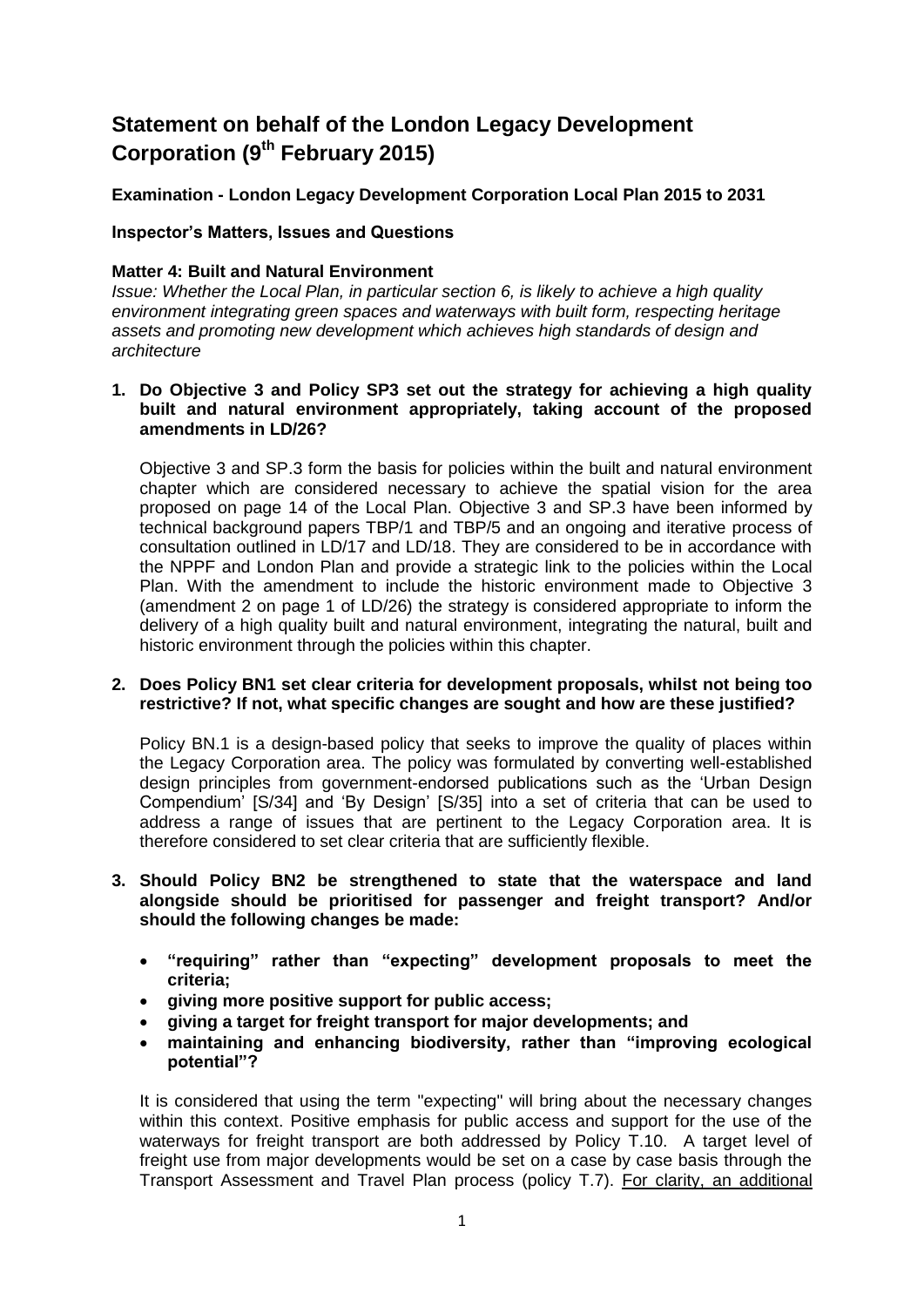## minor amendment is proposed comprising a cross reference to London Plan policy 6.14 in Policy T.10 (see LD/29).

Policy BN.3 ensures that biodiversity will be protected and maintained and it is not necessary to repeat this within policy BN.2. Improving ecological potential within BN.2 focuses on the improvement of water quality and the aims of the Water Framework Directive to reach good ecological potential by 2027. This addresses the Lee Valley Regional Park Authority and the Environment Agency recommendations made though the public consultation  $2^{nd}$  December 2013 until  $7<sup>th</sup>$  February 2014 and the policy has been supported by these organisations as outlined in the Consultation Report (LD/17, Appendix 11).

## **4. Should there be clarification that biodiversity enhancement measures should not encroach on navigation and waterway functions?**

The Local Plan is considered to be in conformity with the London Plan, supporting London Plan policy 6.1 to increase the use of the Blue Ribbon Network. Both Policy BN.2 and Policy T.10 in the Local Plan will ensure that biodiversity enhancement measures do not encroach on navigation and waterway functions. For example, Policy BN.2 states that it expects proposals that affect the waterway environment to prevent disruption to the movement of passengers and freight and Policy T.10 states that the Legacy Corporation will encourage and support the use of the waterways for passengers and freight transport and leisure uses, taking into account any impact on biodiversity and drainage functions. It is considered that these policies will be sufficient to address issues of navigation and waterways functions.

## **5. Should Policy BN4 refer to the provision of private amenity space and, if so, what exactly should be sought?**

There is not considered to be a need to refer to private amenity space within the policy itself, as its provision is a requirement of 'Baseline' Quality and Design Standards within Annex 1 of the Mayor's Housing SPG (November 2012) (4.10.1 in RP/7) which is specifically referenced within the policy text. This states that: 'A minimum of 5sqm of private outdoor space should be provided for 1-2 person dwellings and an extra 1sqm should be provided for each additional occupant'.

#### **6. Should Policy BN5 include a minimum target for delivery of 10% wheelchair accessible units in line with Policy 3.8 of the FALP?**

There is no need to include a minimum target for delivery of 10% wheelchair accessible units within the policy itself, as this is referenced on page 46 in the Inclusive Design Standards [GD/1] and is also a requirement of 'Baseline' Quality and Design Standard 4.9.1 in RP/7. This states: Standard 4.9.1 (and Policy 3.8) 'Ten percent of new housing should be designed to be wheelchair accessible or easily adaptable for residents who are wheelchair users in accordance with the GLA Best Practice Guide on Wheelchair Accessible Housing'.

## **7. The Natural Environment Background Paper [TBP/05] explains how the boundaries for Metropolitan Open Land in the plan area have been defined. Do they accord with the London Plan and Host Boroughs' Local Plans?**

The boundaries for Metropolitan Open Land (MOL) are different from the boundaries set out in the Host Boroughs Local Plans. The extent of MOL has been updated to reflect the change in circumstances between the adoption of the Host Borough Local Plans and the Legacy Corporation Local Plan, as stated in relation to Matter 1 (Question 11). The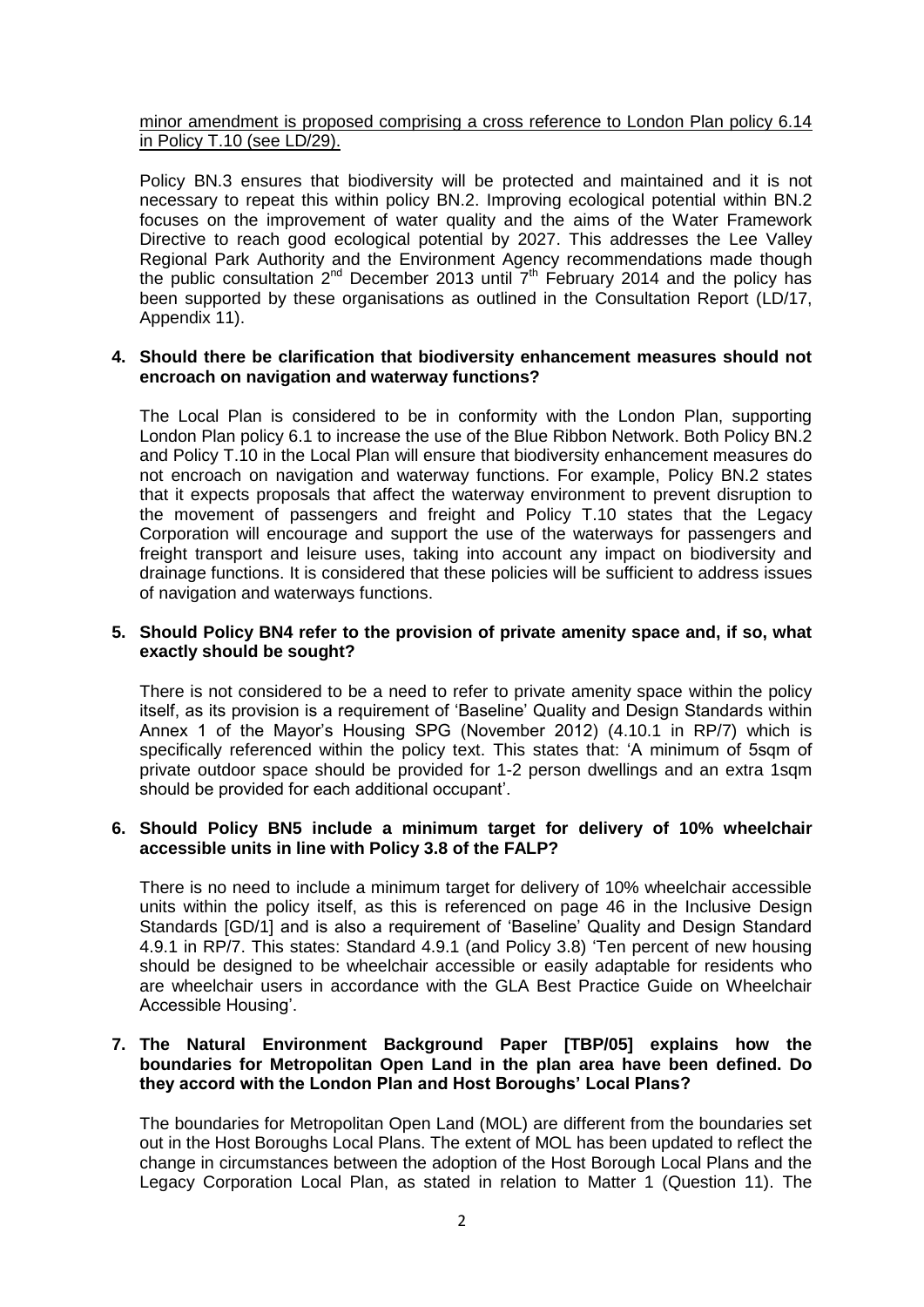London Plan supports the extension of MOL in appropriate circumstances and sets the criteria for establishing MOL. Pages 48 to 52 of the Natural Environment Background Paper [TBP/05] identify where these boundaries are different and how the boundaries have been modified in accordance with criteria of the London Plan, Policy 7.17.

## **8. Should the Local Plan be more positive about provision of local open space, giving quantitative targets for provision in all new development and qualitative standards? Should Figure 15 be amended to show the extent and character of open space rather than green dots?**

The approach to open space within the Local Plan is considered to be sufficiently positive. Strategic Policy SP.3 and Policy BN.1 promote high quality development across the area and these policies are supported with reference to the Legacy Corporation's Design Quality Policy (for further detail regarding improving the quality of space see response to Matter 4, Question 2). There is no need to include additional quantitative targets for local open space. The extent of protected local open space set out on the Proposals Map totals to 106.8 ha which equates to approximately 1.9 ha of open space per 1000 population over the plan period, exceeding Borough quantity standards for overall open space provision set out on page 31 of the Infrastructure Delivery Plan [LEB/20]. Rather than providing quantitative targets for all new development, open space provision is supported through policy BN.4 and BN.7 in areas of deficiency in accordance with London Plan guidelines (see Table 6 on page 85 of the Local Plan). An indication of locations with open space deficiency is also detailed on pages 9 to 15 in the Natural Environment Background Paper Appendix [TBP/05]. Where specific requirements for new open space have been identified, these have been included as a requirement within the relevant site allocations in the Local Plan sub area sections.

The extent and character of sites identified in figure 15 have not been detailed in the Plan as these are spaces that are required through site allocations and/or extant planning permissions but have not yet been designed in detail or delivered. Only at that point will it be possible to define the extent, character and quality of those spaces.

### **9. Should the Local Plan include more information to emphasise that the Lee Valley Regional Park Authority's Park Development Framework provides the strategy for development and management of many local open spaces? Or with the amendments proposed in LD/26, Page 6, is the Local Plan sound?**

The Local Plan maps the Lee Valley Regional Park area and emphasises the important role of the Lee Valley Regional Park Authority's Park Development Framework on page 82 and 84 of the Local Plan. The Local Plan aligns with the Development Framework and this alignment has been reinforced with the proposed amendments in LD/26 in order to make the Local Plan sound. It is not considered necessary or proportionate to outline further details of the Framework's proposals within the Local Plan.

## **10. Are the Key Views shown on Figure 17 all justified by credible evidence, having regard for TBP/01 and the computer-generated image on Page 12 of the Local Plan?**

Policy BN.9 is justified by credible evidence that is considered to be proportionate to purpose of the policy. Chapter 7 of TBP/1 provides an appropriate level of detail to understand the characteristics and composition of the Local Plan's Key Views and is proportionate to their importance.

Identifying and assessing key views in accordance with the approach outlined within the London View Management Framework SPG [RP/10] (i.e. by pinpointing their 'viewing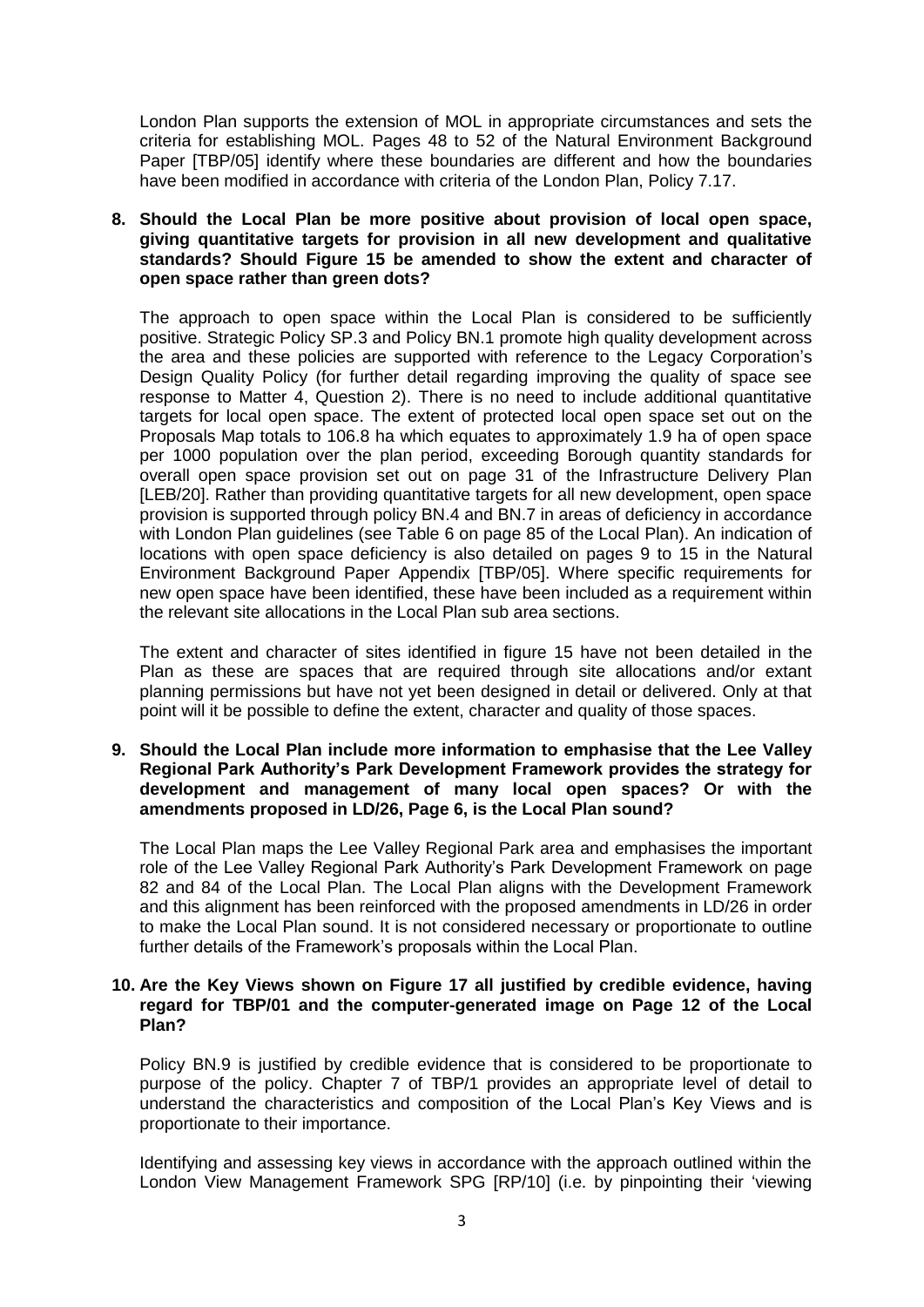location'; capturing their -60 to +60 degree panorama; providing a detailed description of their landmarks, notable buildings or features; and outlining visual management guidance for their foreground, middle ground, background) would not be commensurate to the significance of the views in question.

It would be disproportionate to include evidence equivalent to that within the London View Management Framework, as the SPG protects key views that include significant buildings or urban landscapes that help to define London at a strategic level.

Furthermore, and although unrelated to issues of soundness, the one objection to Policy BN.9 concerned the identification of a Key View northwards along Sugar House Lane; this is a view which is already identified within the Sugar House Lane Conservation Area Character Appraisal and Management Proposals document (January 2010).

The image on Page 12 of the Local Plan represents a form of development that makes a positive contribution to the characteristics and composition of the Key Views identified within the Local Plan.

## **11. Is Policy BN10 with the minor amendments put forward in LD/26 justified and in general conformity with the London Plan's Policy 7.7? Does it strike an appropriate balance between encouraging tall buildings in appropriate locations which can provide for much needed new development at a high density, and protecting the character, appearance and amenity of the area?**

London Plan Policy 7.7 [RP/1] states that 'Boroughs should work with the Mayor to consider which areas are appropriate, sensitive or inappropriate for tall and large buildings and identify them in their Local Development Frameworks' and that 'Tall and large buildings should generally be limited to sites in the Central Activity Zone, opportunity areas, areas of intensification or town centres that have good access to public transport'.

Policy BN.10 is in general conformity with London Plan Policy 7.7 as it states that 'tall buildings' (defined by the Legacy Corporation as those that are higher than a Sub Area's prevailing height as set out in the Local Plan) should be located within the Centre Boundaries outlined within the Local Plan. Assessing a tall building proposal against the policy criteria will determine whether the site upon which it is proposed is either sensitive or inappropriate for 'tall buildings'. Moreover, as Criteria 1, 10 and 12 of Policy BN.10 protect character, appearance and amenity, the Legacy Corporation considers that it does strike an appropriate balance.

## **12. Should Policy BN11 take a stronger line eg. requiring development proposals to be "air quality neutral"? If so, how exactly would this be secured? Should the policy specify the sources of noise which it seeks to reduce (eg. from the nighttime economy)?**

The Mayor's Air Quality Strategy states that developments should be air quality neutral. Policy BN.11 expects development proposals to demonstrate compliance with the London Plan and it is not considered necessary to repeat London Plan policy. In support of securing the necessary standards the Local Plan seeks appropriate construction, design and transport planning in general conformity with the London Plan (for further information see policy T.4, S.4 and LD/25). It is not considered necessary to detail the individual activities that contribute to noise pollution.